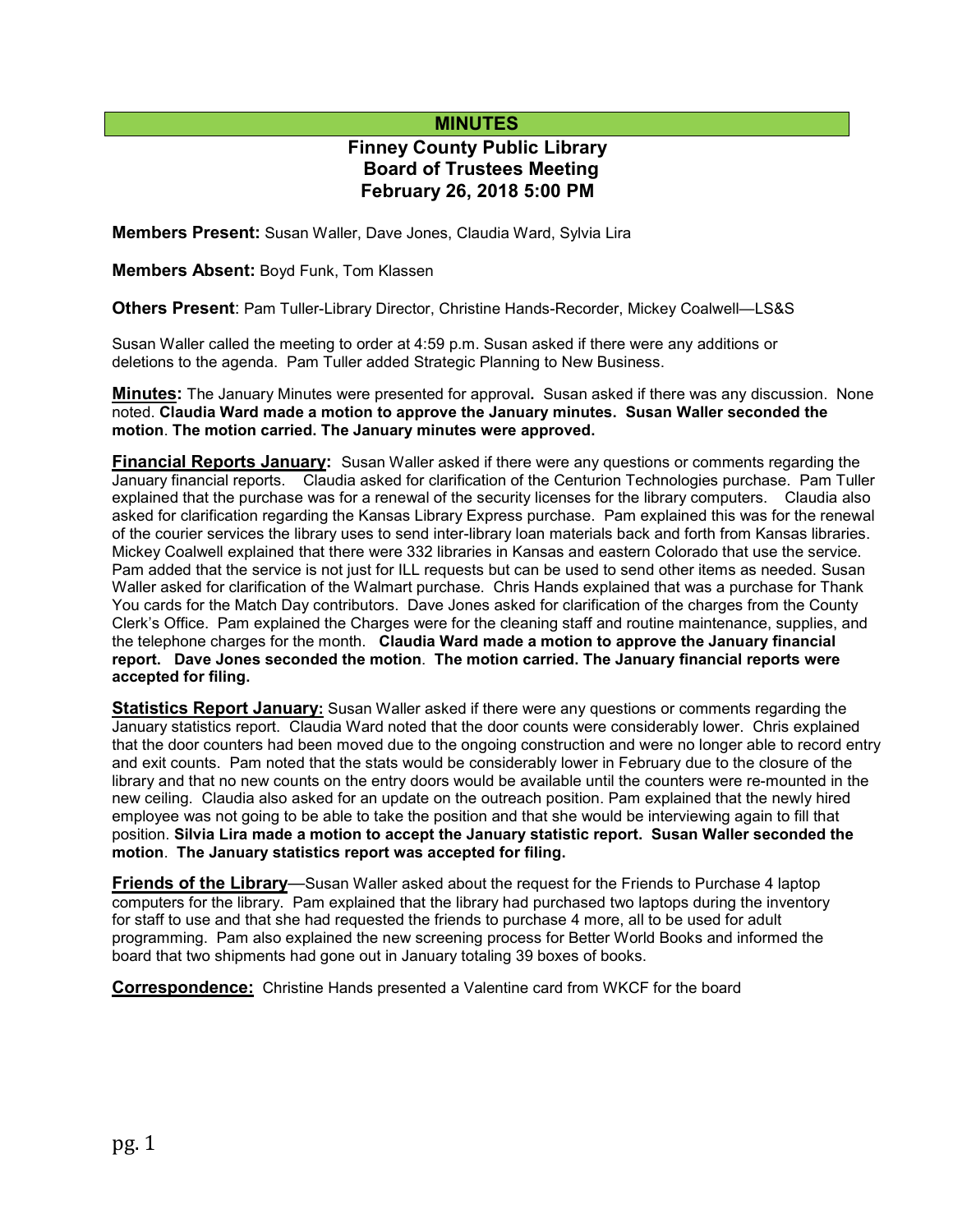### **Library Report:** Pam Tuller--January 2018

LIBRARY REPORT Pamela Tuller, Library Director February 2018

- LIBRARY PROGRAMS
	- o Club Read
	- o No other programs due to the construction
- LIBRARY TRAINING
	- o Inventory –Shawn, Diane and Carrie from LS&S trained all staff in the process.
- LIBRARY PARTNERSHIPS
	- o Noon Lions Club—Ken Harsha and Pam presented an update on the library.
	- o Senior Center of Finney County—Computer use during the library shutdown and provided them with the library newspapers for patrons to access at the center.
	- $\circ$  Finney County Administration (HR Dept.) Faxes and notaries available for patrons during the shutdown.
- MISCELLANEOUS LIBRARY INFORMATION
	- o Opening at 12:00 Tuesday, Feb 27 (tomorrow)
	- o Hoopla Increased checkout to 7/month
		- January 28 New Users, 75 total, 231 circs, \$295.70, 448.84
		- February to Date 18 New Users, 71 Total, 256 circs, \$494.89
		- Since Launch 151 Users, 1105 circs
- NEXT MONTH
	- o Spring Break Lego City & Movies
	- o More Programming as available

### **Board of Trustees Report:**

Claudia Ward— Claudia noted there would be a reception in April for Pam.

Susan Waller—Nothing Noted

Dave Jones— Dave congratulated Pam on earning her degree in Library Science. Dave noted he had received multiple comments regarding the county entities working together during the renovations. He also noted he would continue on as the Ex Officio library board member for another year. It was noted library board elections would be in April. Sylvia Lira—Nothing Noted

#### **Old Business:**

• Money Transfers—Christine Hands noted that two money transfers needed to be made from Operating to Out of Contract. \$252.01 for the Smart Start funds from Kansas Notable Book grant and \$560.38 for the Friends of the Library 4<sup>th</sup> quarter bookstore receipts to cover expenses paid out of contract. Christine said she had e-mailed Boyd Funk with the information to complete these.

#### **New Business:**

• Nature Explore Contracts—Christine Hands presented the contracts for the maintenance, pest control and fertilizer for the season. She suggested these be paid in full at the beginning of the season. The board agreed. She also noted that there would need to be a money transfer from Wampler to the Nature Explore account. She said she would present a cost report from 2017 to evaluate the needs for the year.